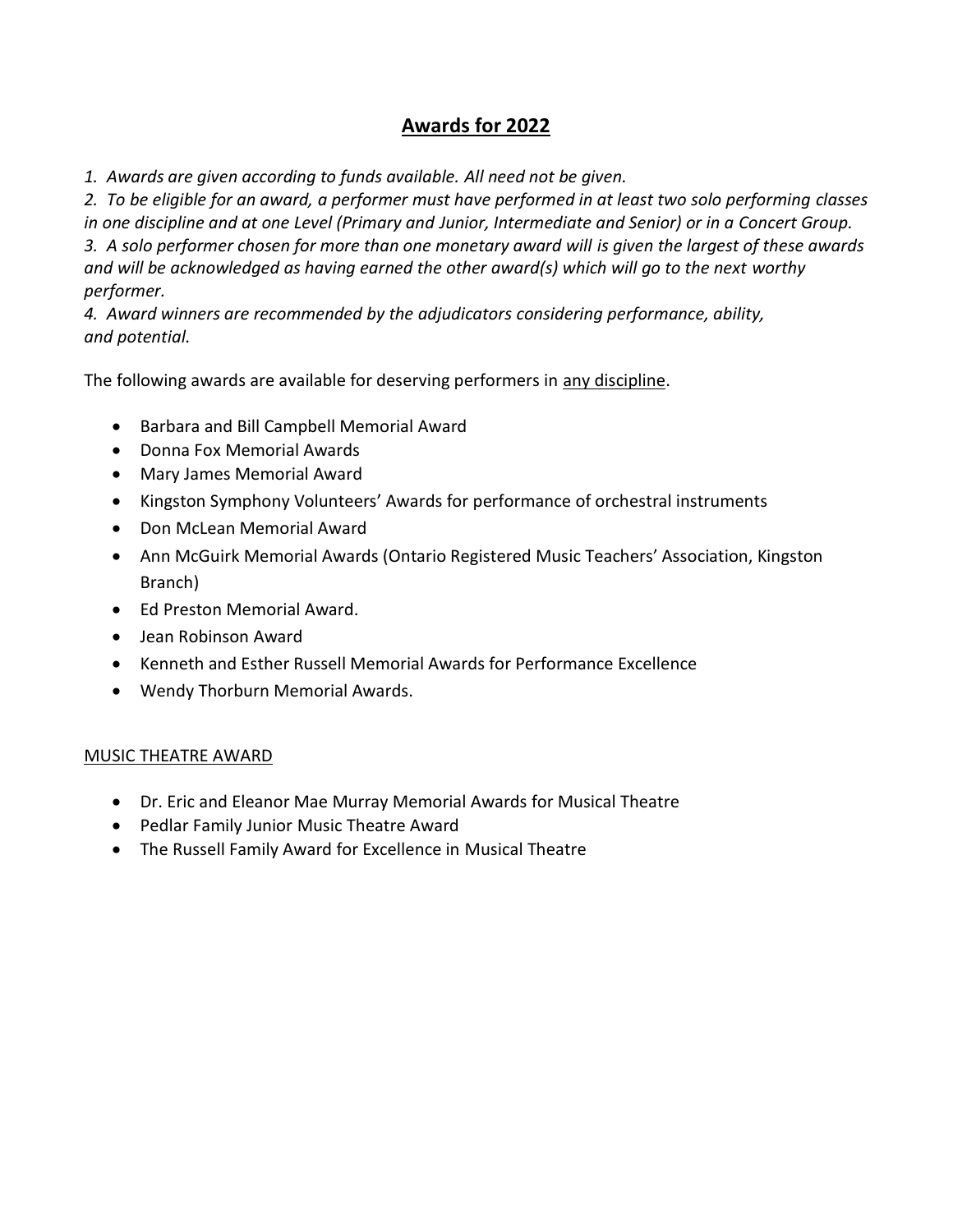## VOICE AWARDS

The Moir Memorial Tray for Voice for a Voice student 18 years old or younger who is a permanent resident of Kingston and area, studying with a teacher in Kingston, who shows the greatest potential for serious vocal study.

- Pierre Gobin Awards for Voice and Piano
- Olive Juby Memorial Awards for Voice
- Pauline and Clifford Kemp Memorial Award for Voice or Guitar
- Juliet Milsome Award for Sacred Voice
- Pedlar Family Award for Popular Voice
- Clifford Watt Memorial Award for Senior Voice and/or Instrumental Performer
- Ruth Tatham Memorial Sacred Solo Awards
- The Russell Family Award for Excellence in Vocal Music
- Davy Family Award for the Most Promising Male Vocalist

#### PIANO AWARDS

The Donna Gobin Memorial Rosebowl is awarded to a Piano student who is a permanent resident of Kingston or the surrounding area and, in the opinion of the adjudicator, shows greatest musicality, musicianship, promise and pleasure in performance. The recipient shall be working at a minimum level of grade eight. Usually, the student must have entered either a Sight Reading or Quick Study class. However, because of Covid-19 those classes are not offered in 2022 so this year the student must enter 3 solo classes or 1 solo class and a Concert Class. No student will be eligible for this award two years in a row. This trophy need not be awarded every year. The recipient must be prepared to perform at the Highlights Concert. This trophy must be returned to the festival by the first of February of the following year.

- Jeanne and Frank Corbett Memorial Awards for Promising Young Piano Students
- Donna Fox Memorial Award
- Pierre Gobin Awards for Piano and Voice
- Arthur and Eileen Keppel-Jones Memorial Awards for promising young Piano students.
- Eunice A Millan Memorial Award for an accomplished Piano student at least grade 9 level.
- Juliet Milsome Award for Senior Piano
- Joyce Putnam Awards for Senior Piano
- Dr. Bryan and Marion Smith Memorial Award for Senior Piano
- Kingston Suzuki Music Association Piano Award is given (at the discretion of the adjudicator) to a piano student who performs a Suzuki Book 1 or Suzuki Book 2 piece to a high standard in Class 1751 (book1, part 1), class 1752 (book 1, part 2) or class 1753 (book 2)
- Van Nest Awards for Piano Duets and Trios